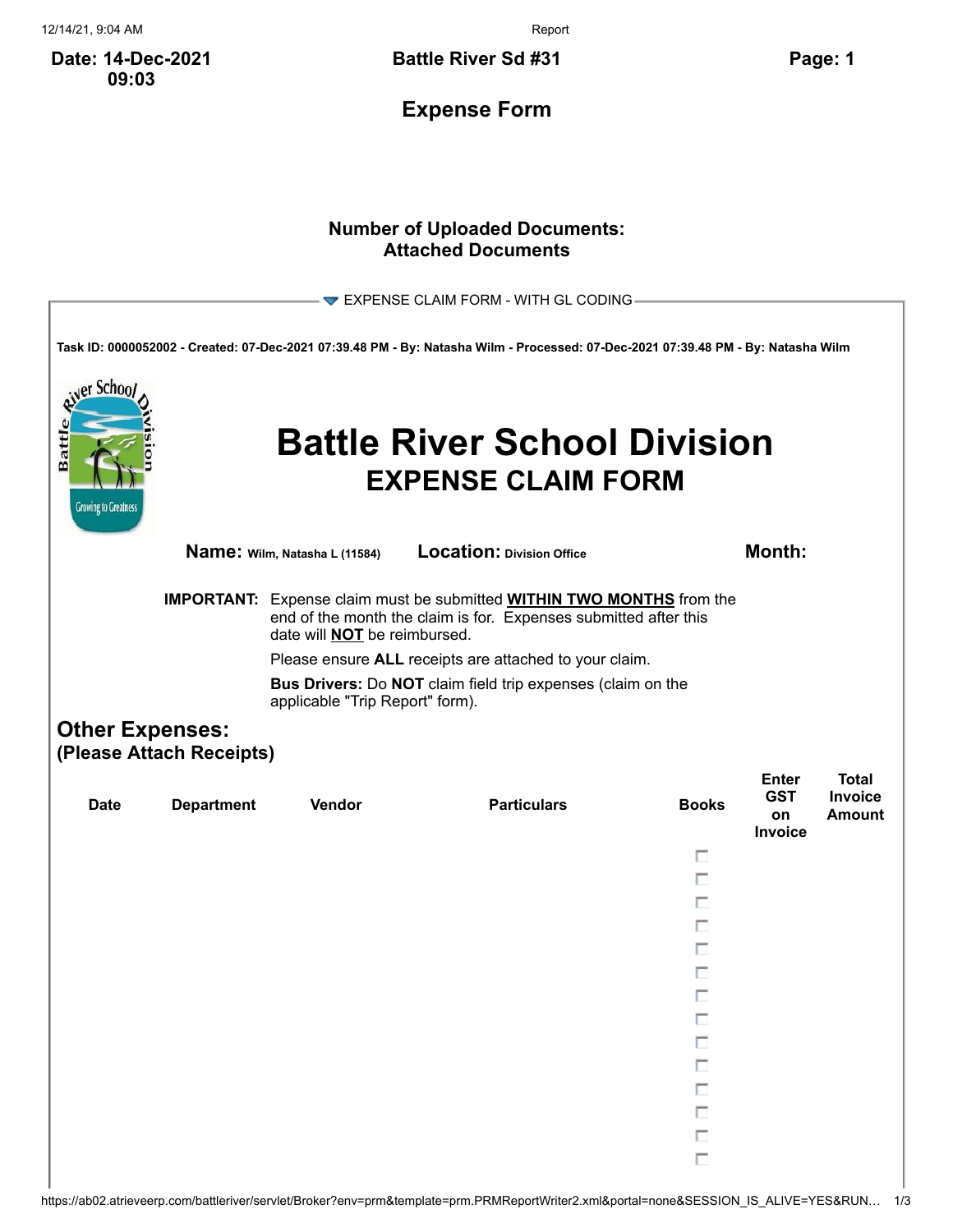г

## **REGULAR BUSINESS EXPENSES**

**Mileage and Meal Information:**

\*Check this box if your mileage claim for the calendar year **exceeds 5,000 KMS**

| <b>Date</b><br>(YYYYMMDD) | <b>Purpose</b>                          | From/To<br><b>Destination</b>                           |          | Km's<br>Round<br><b>Trip</b> | One<br><b>Way</b><br>Only | <b>Total</b><br><b>KMs</b> | <b>Total</b><br><b>Mileage</b><br><b>Expense</b> | <b>Breakfast</b>            | Lunch                     | <b>Dinner</b>     |
|---------------------------|-----------------------------------------|---------------------------------------------------------|----------|------------------------------|---------------------------|----------------------------|--------------------------------------------------|-----------------------------|---------------------------|-------------------|
| 06-Dec-2021               | <b>Board Christmas</b><br><b>Basket</b> | <b>All Beaver County</b><br>Schools (9) Round<br>Trip   | ø        | 345                          | П                         | 345.00                     | 200.10                                           | $\Box$ 11.00                | $\Box$ 15.00              | $\Box$ 23.50      |
| 07-Dec-2021               | <b>School Reviews</b>                   | <b>Camrose to Bashaw</b>                                | Ø        | 120                          | П                         | 120.00                     | 69.60                                            | $\Box$ 11.00                | $\Box$ 15.00              | $\Box$ 23.50      |
| 07-Dec-2021               | <b>School Reviews</b>                   | <b>Camrose to Tofield</b>                               | ø        | 112                          | П                         | 112.00                     | 64.96                                            | $\Box$ 11.00                | $\Box$ 15.00              | $\_$ 23.50        |
|                           |                                         |                                                         | ø        |                              | П                         | 0.00                       | 0.00                                             | П                           | П                         | П                 |
|                           |                                         |                                                         | ø        |                              | П                         | 0.00                       | 0.00                                             | П                           | П                         | П                 |
|                           |                                         |                                                         | ø        |                              | П                         | 0.00                       | 0.00                                             | П                           | п                         | П                 |
|                           |                                         |                                                         | ø        |                              | П                         | 0.00                       | 0.00                                             | П                           | П                         | П                 |
|                           |                                         |                                                         | ø        |                              | П                         | 0.00                       | 0.00                                             | П                           | П                         | П                 |
|                           |                                         |                                                         | ø        |                              | П                         | 0.00                       | 0.00                                             | П                           | П                         | П                 |
|                           |                                         |                                                         | ø        |                              | П                         | 0.00                       | 0.00                                             | П                           | п                         | П                 |
|                           |                                         |                                                         | ø        |                              | П                         | 0.00                       | 0.00                                             | П                           | П                         | П                 |
|                           |                                         |                                                         | ø        |                              | П                         | 0.00                       | 0.00                                             | П                           | П                         | П                 |
|                           |                                         |                                                         | ø        |                              | П                         | 0.00                       | 0.00                                             | П                           | П                         | П                 |
|                           |                                         |                                                         | ø        |                              | П                         | 0.00                       | 0.00                                             | П                           | п                         | П                 |
|                           |                                         |                                                         | ø        |                              | П                         | 0.00                       | 0.00                                             | П                           | П                         | П                 |
|                           |                                         |                                                         | ø        |                              | П                         | 0.00                       | 0.00                                             | П                           | П                         | П                 |
|                           |                                         |                                                         | ø        |                              | П                         | 0.00                       | 0.00                                             | П                           | П                         | П                 |
|                           |                                         |                                                         | ø        |                              | П                         | 0.00                       | 0.00                                             | П                           | П                         | П                 |
|                           |                                         |                                                         | ø        |                              | П                         | 0.00                       | 0.00                                             | П                           | п                         | П                 |
|                           |                                         |                                                         | <b>S</b> |                              | П                         | 0.00                       | 0.00                                             | П                           | П                         | $\Box$            |
|                           |                                         |                                                         |          |                              | <b>Subtotals</b>          | 577.00                     | 334.66                                           | 0.00                        | 0.00                      | 0.00              |
|                           |                                         |                                                         |          | <b>Totals</b>                |                           |                            |                                                  |                             |                           |                   |
|                           |                                         | For Office Use Only:                                    |          |                              |                           |                            |                                                  |                             | Total Mileage 334.66      |                   |
|                           |                                         | <b>Total Subsistence</b><br><b>GST Auto Calculation</b> |          | 15.94                        |                           |                            |                                                  |                             | Total Subsistence 0.00    |                   |
|                           |                                         | <b>Total Other Expense</b><br><b>GST Entered</b>        |          | 0.00                         |                           |                            |                                                  |                             | Total Other Expenses 0.00 |                   |
|                           |                                         | <b>Grand Total GST</b>                                  |          | 15.94                        |                           |                            |                                                  |                             | Total Claim 334.66        |                   |
| <b>GL Account Number</b>  |                                         | <b>Taxes Included</b>                                   |          |                              | <b>Amount</b>             |                            | <b>Tax Code</b>                                  |                             |                           | <b>Tax Amount</b> |
| 1404400000001             |                                         | V                                                       |          |                              | 334.66                    |                            | G                                                |                             |                           | 15.94             |
|                           |                                         |                                                         |          |                              |                           |                            |                                                  | <b>Total Without Taxes:</b> |                           | 318.72            |
|                           |                                         |                                                         |          |                              |                           |                            |                                                  | <b>Tax Total:</b>           |                           | <u>15.94</u>      |
|                           |                                         |                                                         |          |                              |                           |                            |                                                  | <b>Total With Taxes:</b>    |                           | 334.66            |
|                           |                                         | <b>Comments:</b>                                        |          |                              |                           |                            |                                                  |                             |                           |                   |
|                           |                                         |                                                         |          |                              |                           |                            |                                                  |                             |                           |                   |